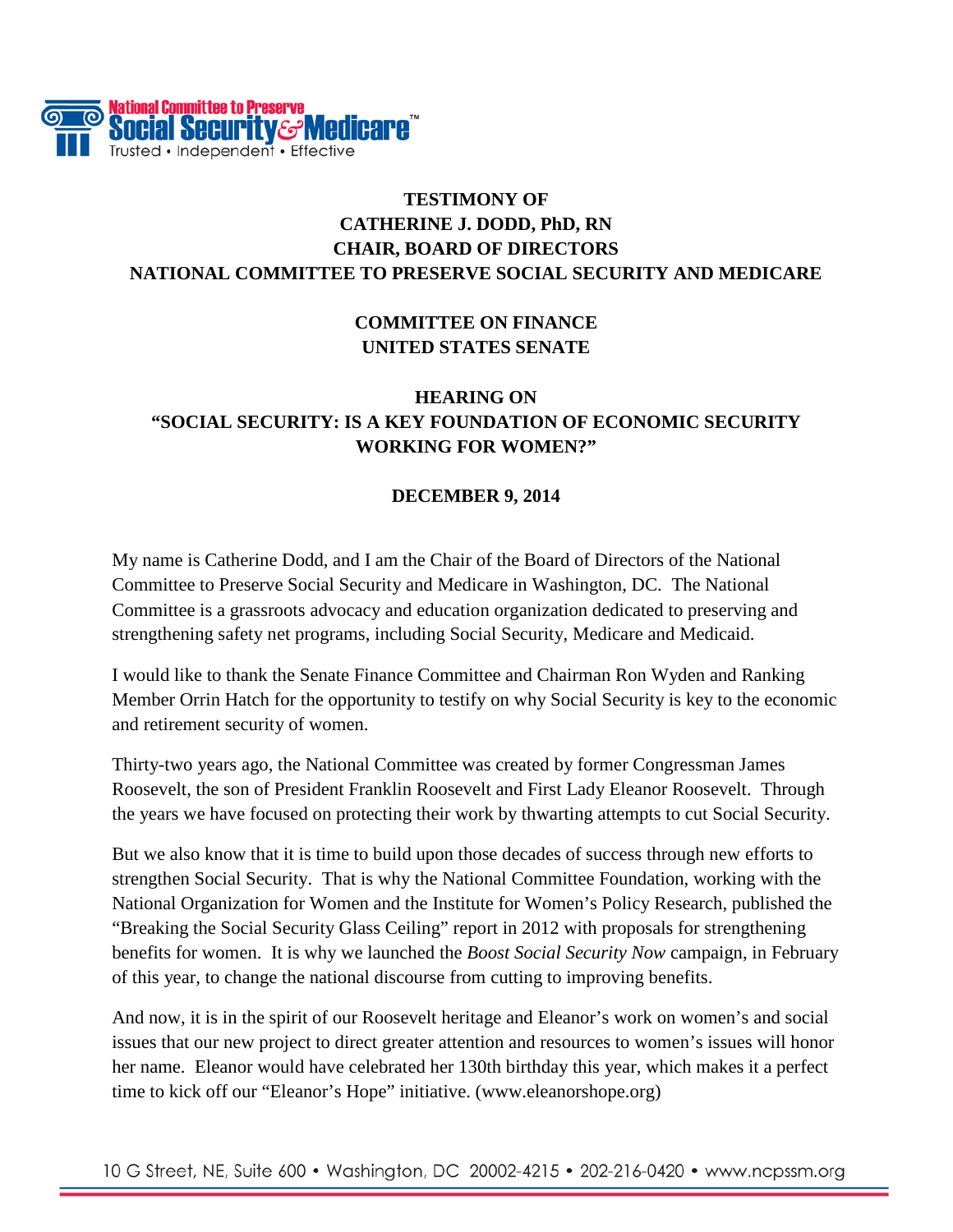In so many ways, women have come a long way since Eleanor's day. However, the inequalities faced by women continue to threaten their retirement security because:

- Women have generally worked for lower wages due to persistent gender wage discrimination, leading to a smaller Social Security benefit.
- Women often interrupt their participation in the labor force to provide care to other family members, usually children and elderly parents or relatives. These temporary interruptions can lead to a significant reduction in the amount of a woman's Social Security benefit.
- Women are less likely to have a pension, and even if they do have pension income it is likely to be less than what men receive for the same reasons their Social Security benefit is often smaller.
- Women live longer than men and consequently are more likely to outlive their retirement savings.

About 22 million women aged 65 and older receive Social Security benefits. A woman who reaches age 65 can expect to live an additional 20 years. For these women, Social Security represents a vitally important source of income, and is often their only available hedge against inflation. Without Social Security, over half of these women would be living in poverty. Even with Social Security, 11 percent of older women still live in poverty; for widows, the rate is worse, at 15 percent. This is 50 percent higher than the poverty rate for all people 65 and older.

These facts led to the National Committee's support for legislation that addresses the inequities threatening millions of retired women and to our work to promote the *Eleanor's Hope* vision of retirement equity for women.

### **CURRENT BENEFITS AVAILABLE FOR WOMEN**

Before I share this vision with you, let me first describe the benefits currently available. Social Security is neutral with respect to gender – individuals with identical earnings histories are treated the same in terms of benefits regardless of whether they are male or female. After working long enough in Social Security-covered employment, a woman becomes eligible for her own Social Security benefit. If she is married, she also may be eligible for a spouse's benefit or widow's benefit based on her deceased husband's earnings record.

A married woman who is not eligible for Social Security based on her own work record can receive a spouse's or widow's benefit. If a married woman is eligible for her own Social Security benefit, she can receive part of her spouse's or widow's benefit, if it is higher than her own benefit. In other words, she will receive her own benefit plus the difference between her benefit and the higher spouse's or widow's benefit. A woman who has worked in public service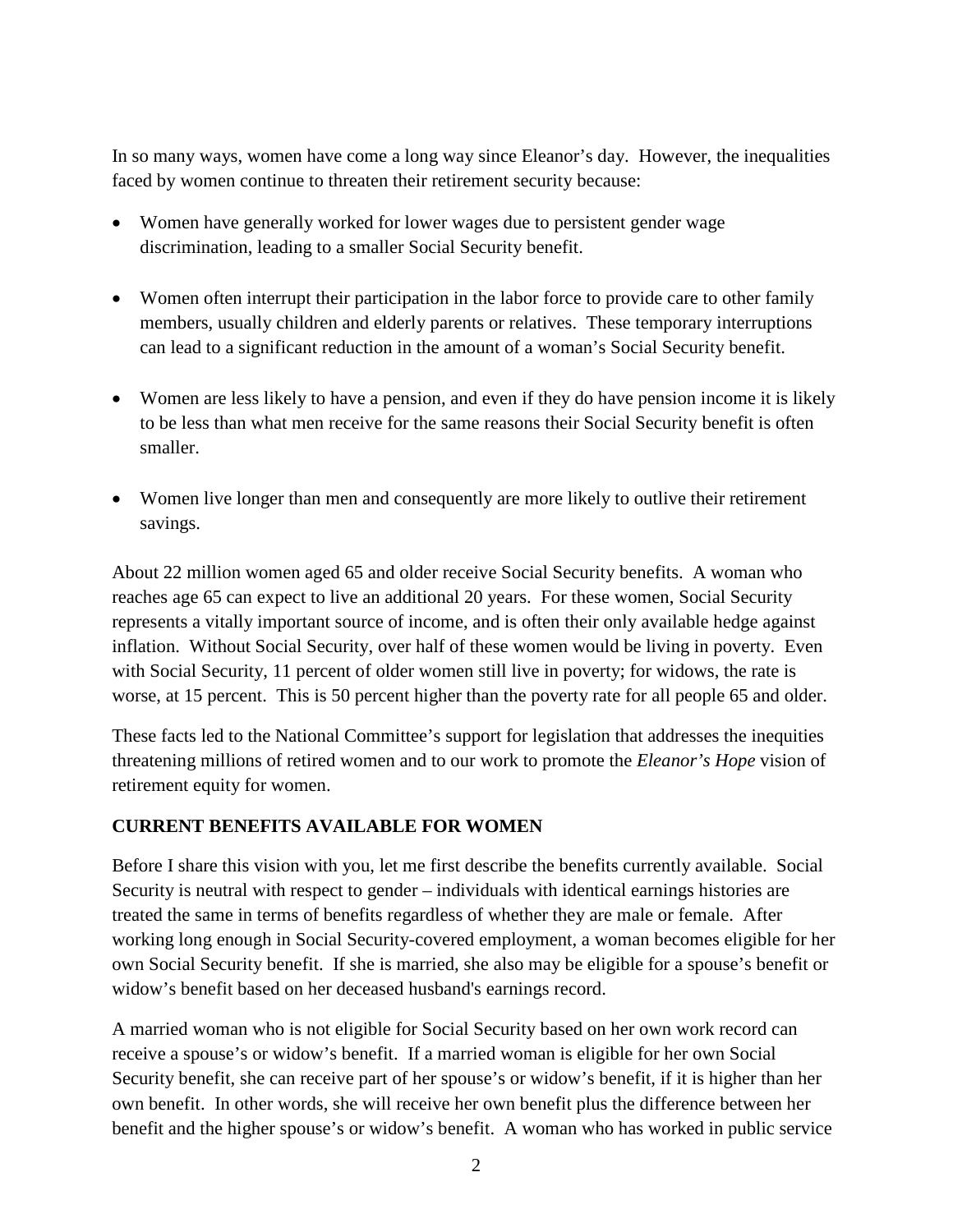employment not covered by Social Security can receive a Social Security spouse's or widow's benefit only if it exceeds two-thirds of her public service annuity under the "Government Pension Offset" provision of the Social Security Act.

A woman divorced after 10 or more years of marriage is eligible for the same spouse's or surviving spouse's benefit she would have received even if she had not been divorced. If a woman is divorced before 10 years of marriage, she is eligible only for her own Social Security benefit.

If a woman remarries after age 60 (50 if disabled), she may still receive a surviving spouse's benefit. However, early retirement significantly reduces these benefits. A young disabled widow or an older widow with little or no work experience may have no choice but to apply for a reduced benefit at the earliest age of eligibility. Social Security offers little incentive for widows to delay benefits, especially if the deceased spouse retired early, as benefits are capped based on the husband's early retirement.

Severely disabled widows who have not yet reached full retirement age are eligible for early widow's benefits, although benefits are reduced as if the decision to elect benefits is a voluntary choice. The reduction at age 50 is 28.5 percent. A disabled widow must be age 50 in order to apply and must have become disabled generally within seven years of her husband's death.

As a result of lower lifetime earnings, the average female worker often receives a substantially smaller Social Security check than a male worker. In 2012, the average monthly Social Security benefit of a retired man was \$1,417, while the average monthly benefit of a retired woman was \$1,103.

Currently, when a woman's husband dies and she begins to collect widow's benefits, the household Social Security benefits decrease by 33 to 50 percent. The reduction is larger for households in which both spouses had nearly equal earnings. As more women entered the workforce in the second half of the twentieth century, their contribution to total household income increased. However, Social Security rules have not been updated to reflect this societal change. Consequently this increased share of household income contributed by wives does not result in higher widow's benefits. On the contrary, more widows will experience a reduction approaching 50 percent of household income.

### **NATIONAL COMMITTEE POSITION**

The National Committee believes women deserve an adequate retirement income whether a work life is spent in the home, in the paid workforce, or a combination of the two. We support changes that safeguard benefits for women, especially those with the greatest need, and that improve benefit equity between one-earner and two-earner couples.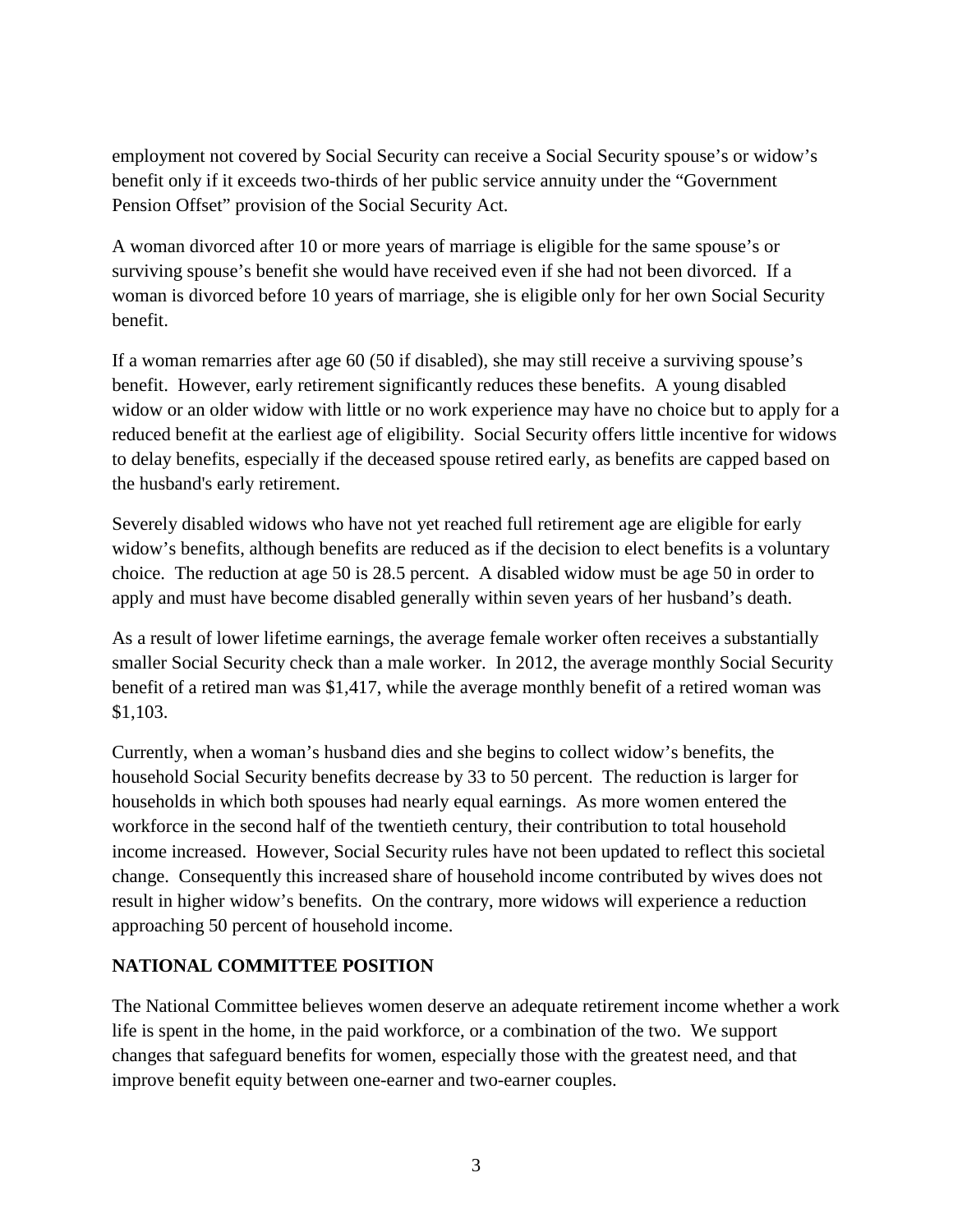The following proposals would improve benefit equity and safeguard benefits for women. We urge the Senate Committee on Finance to consider the following program improvements:

- **Improving Survivor Benefits.** Women living alone often are forced into poverty because of benefit reductions stemming from the death of a spouse. Widows from low-earning or wealth-depleted households are particularly at risk of poverty. Providing a widow or widower with 75 percent of the couple's combined benefit treats one-earner and two-earner couples more fairly and reduces the likelihood of leaving the survivor in poverty.
- **Providing Social Security Credits for Caregivers.** We recommend, in computing the Social Security retirement or disability benefit, that imputed earnings for up to five family service years be granted to a worker who leaves or reduces his/her participation in the work force to provide care to children under the age of six or to elderly family members.
- **Enhancing the Special Minimum Primary Insurance Amount (PIA).** The Special Minimum Benefit is intended to provide a slightly more generous benefit amount to individuals who work for many years in low-wage employment. We propose to update the method by which this benefit amount is calculated so that more individuals, many of them women, can qualify for this computation. In calculating the benefit we would give individuals credit for up to 10 years spent outside the workforce providing care to family members.
- **Equalizing Rules for Disabled Widows.** Widows can qualify for disabled widow's benefits beginning at age 50. They are the only disabled persons whose benefits are subject to an actuarial reduction. Under our proposal, disabled widows should receive 100 percent of their benefit without any reduction, just like disabled workers, and they would be able to qualify for disabled widow's benefits at any age. Moreover, the seven-year application period should also be eliminated.
- **Benefit Equality for Working Widows.** Under current law, a widow's benefit is capped at the amount the deceased husband would receive if he were still alive. If a husband retires before normal retirement age, his widow generally inherits his early retirement reduction. Under our proposal, the widow's benefit would no longer be tethered to the reduction her deceased spouse elected to receive when he applied for retirement benefits. Instead, the benefit would be reduced only by the widow's own decisions about when to retire.
- **Strengthening the COLA.** We propose that future cost-of-living adjustments (COLAs) be based on a fully developed Consumer Price Index for the Elderly (CPI-E). We believe this index would more accurately measure the effect of inflation on the price of goods and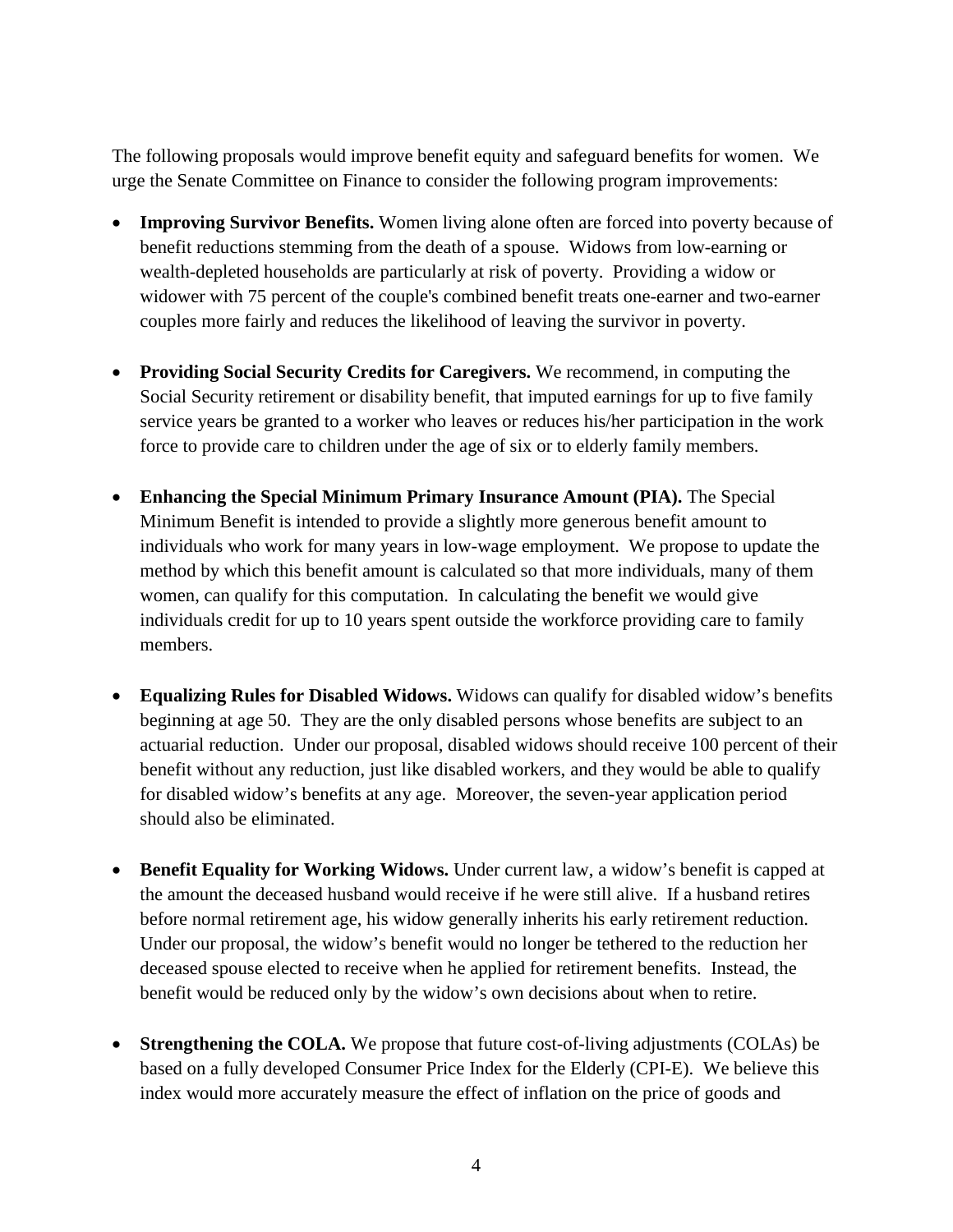services that are purchased by seniors than the current CPI-W, which reflects price increases based on the purchasing patterns of urban workers.

- **Restoring Student Benefits.** Social Security pays benefits to children until age 18, or 19 if they are still attending high school, if a working parent has died, become disabled or retired. In the past, those benefits continued until age 22 if the child was a full-time student in college or a vocational school. Congress ended post-secondary students' benefits in 1981. Restoring this benefit would help women who must defer saving for their retirement because they are assisting their children with college expenses.
- **Improving the Basic Benefit of all Current and Future Beneficiaries.** After years of operating under a COLA which does not adequately reflect the higher inflation attributable to health expenditures and the fact that seniors devote a higher percentage of their monthly spending to health care costs, seniors need to have their increased costs offset by an acrossthe-board benefit increase. Women, especially, who have worked a lifetime with low pay (often the result of sex-based wage discrimination) are financially vulnerable in retirement because they are less likely to have private pensions or discretionary income that would allow for saving.
- **Increasing Benefits for Seniors Who Have Received Social Security for a Long Period of Time**. Seniors who live beyond the age of 85 are more likely to be financially vulnerable, even with Social Security. Additional security should be offered by increasing benefits for all beneficiaries 20 years after retirement by a uniform amount equal to five percent of the average retired worker benefit in the prior year. This proposal would be particularly helpful to women because they live longer than men and are more likely to outlive their retirement savings.
- **Equalizing Benefits for Same-Sex Married Couples and Partners.** Although the U.S. Supreme Court has invalidated Section 3 of the Defense of Marriage Act, gay and lesbian same-sex couples are still denied Social Security benefits under many state laws. To end this discrimination, we propose that the Social Security Act be revised to provide benefits to domestic partners and the members of same-sex marriages without regard to whether they live in a state that recognizes same-sex marriage.
- **Improving Benefits for Disabled Adult Children.** One of the categories of childhood benefits that is payable on a worker's record is benefits to an adult child who becomes disabled before reaching age 22. We propose that disabled adult children be allowed to reestablish entitlement to benefits after divorce and that their benefits be computed without regard to the family maximum.